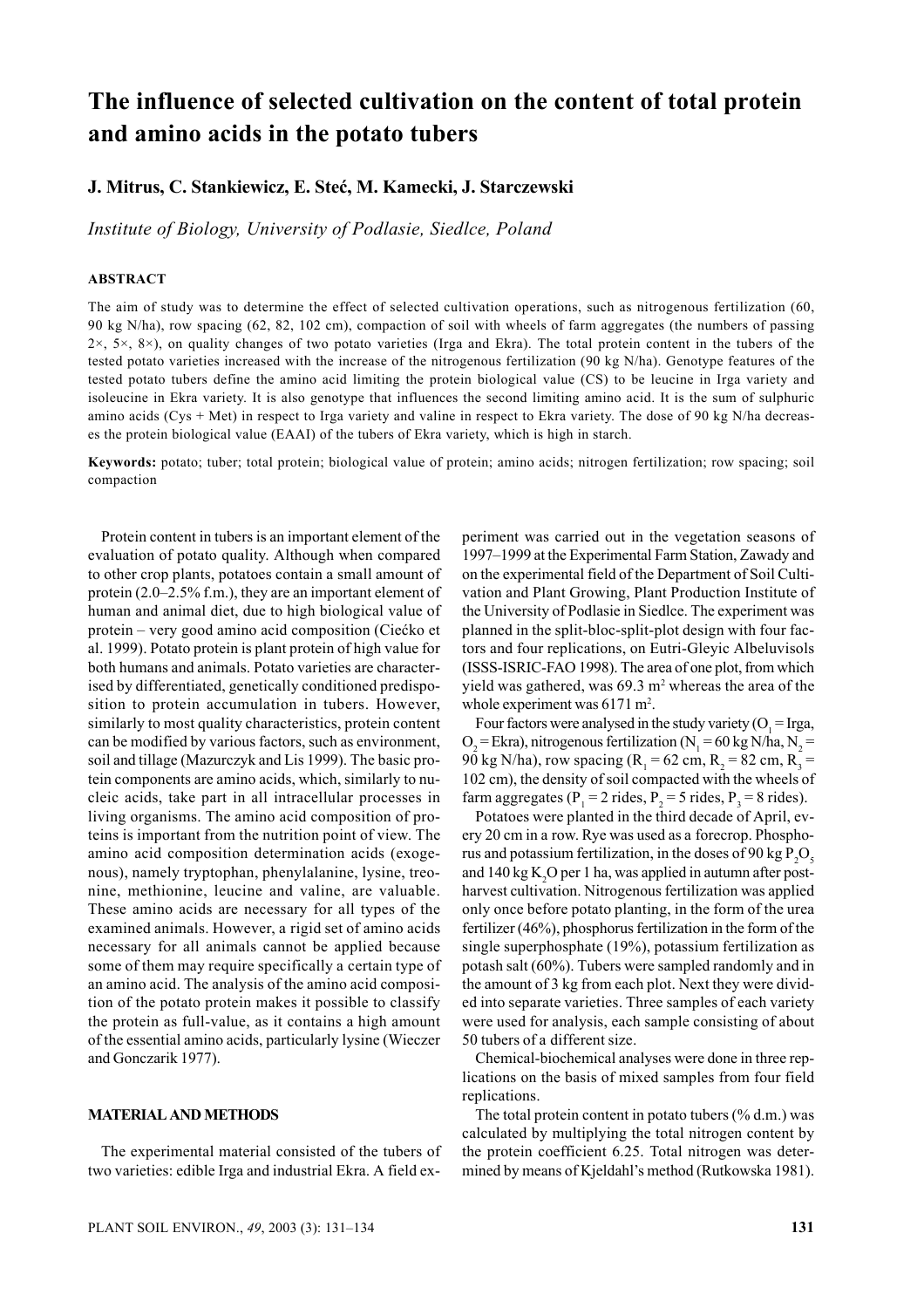

The amino acid determination was done with the use of an amino acid autoanalyser after HCl acidolysis. The acidolysis was preceded by the addition of cystine to cysteine acid  $(CySO<sub>3</sub>H)$  and the addition of methionine sulfoxide ( $MeSO<sub>2</sub>$ ).

The protein biological value was determined by means of indexes: CS – the index of limiting amino acid, calculated with use of Mitchel and Block's method, EAAI – the index of exogenous amino acids calculated with the use of Oser's method.

The estimation of the significance of differences between the experimental factors was done by means of the three-factorial variance analysis, in the completely random design. The value of the least significant difference (*LSD*) was calculated on the basis of Tukey's test at the significance level of  $p = 0.05$ .

#### **RESULTS AND DISCUSSION**

The research showed that the protein content in the tubers of both potato varieties increased significantly under the influence of nitrogenous fertilization (Figure 1). The increased in the total protein content after the application of the higher fertilizer dose (90 kg N/ha) was 10.76% (relative %) for Irga variety and 11.08% (relative %) for Ekra variety. This dependence has been proved by Rogozińska (1995), who concluded that the increase of nitrogen doses regularly increased the total protein content in potato. The high-starch Ekra variety accumulated less protein after the application of the nitrogen doses than the low-starch Irga variety. The higher protein content in the tubers of Irga variety may suggest that genetic factors strongly influence the level of this component. This conclusion remains in accordance with the research of protein Zarzecka (1997). On the contrary, Siko-

Figure 1. The protein content ( $N \times 6.25$ ) in the tubers of the tested varieties in dependence on nitrogenous fertilization and soil compaction

 $N_1 = 60$  kg N/ha,  $N_2 = 90$  kg N/ha *LSD*: Irga = 0.27, Ekra = 0.15  $P_1 = 2$  rides,  $P_2 = 5$  rides,  $P_3 = 8$  rides *LSD* Ekra = 0.23

ra (1995) has proved that the protein level dose not depends on the group to which a variety belongs (low or high in starch) but on the starch content of a given variety in a given year. In case if the edible Irga variety the interaction of two factors, namely nitrogenous fertilization and the width of inter-rows, was found (Figure 2). The tubers of plants planted in the widest row spacing (102 cm) and fertilized with the dose of 90 kg N/ha contained the greatest amount of total protein. The dose of 60 kg N/ha was the most effective when combined with the smallest row spacing (62 cm). It may be concluded that increasing the width inter-rows should be accompanied by the increase of the dose of nitrogenous fertilization because the portion of it may be used by other plants (weeds) or get washed away from the soil by rainfall. The highest level of this compound (8.01% d.m.) was obtained at the medium soil density  $(P_2)$  whereas the lowest (7.63% d.m.) at the highest soil density  $(P_3)$ . Too low and too high soil compaction negatively influenced the amount of accumulated protein. It can be the result of washing away of nutrients necessary for the growth of plant, which takes place at low soil compaction. The similar interdependence was obtained by Sawicka and Skalski (1993). On the other hand, the highest soil compaction reduces water intake by the root system and hinders the access of the air, which worsen the optimal conditions for the plant development. Such a dependence has been proved by Starczewski et al. (1984), who point to the negative effect of too excessive soil density, on the growth of the root system.

The amino acid composition of potato protein fluctuated and depended, to a high degree, on nitrogenous fertilization and varieties. The protein quality is usually estimated on the basis of necessary amino acids, their sum and reciprocal proportions. Nitrogenous fertilization with the higher dose of 90 kg N/ha decreased the con-



Figure 2. The influence of the interaction (row spacing  $\times$  nitrogenous fertilization) on protein content  $(N \times 6.25)$  in the tubers Irga variety

 $R_1 = 62$  cm,  $R_2 = 82$  cm,  $R_3 = 102$  cm  $N_1 = 60$  kg N/ha,  $N_2 = 90$  kg N/ha  $LSD = 0.47$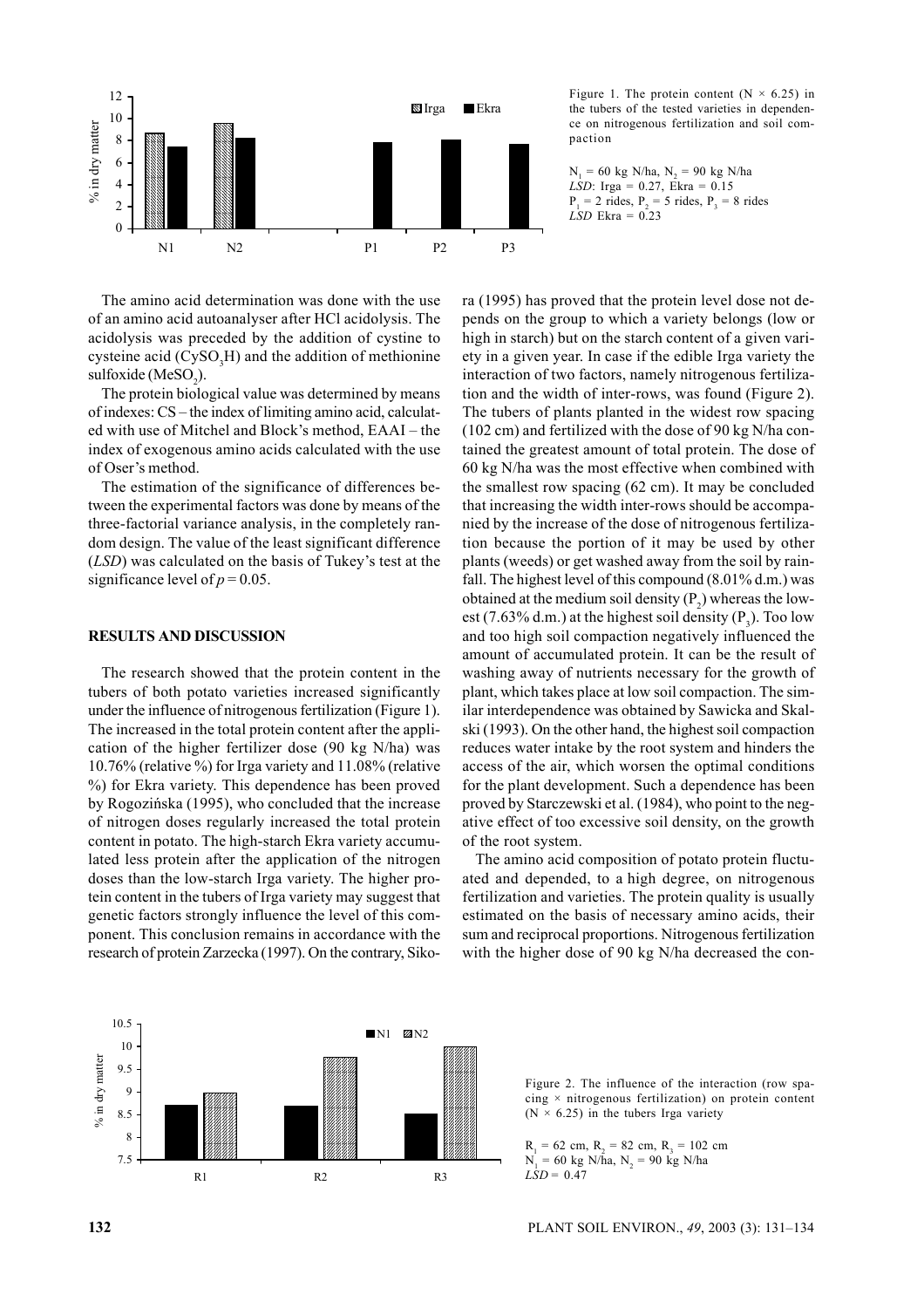Table 1. The influence of nitrogenous fertilization on the content of exogenous amino acids (g/100 g of protein); means for seasons 1998–1999

| Exogenous<br>amino acids | Irga                 |            | Ekra       |            |  |
|--------------------------|----------------------|------------|------------|------------|--|
|                          | $60 \text{ kg}$ N/ha | 90 kg N/ha | 60 kg N/ha | 90 kg N/ha |  |
| Liz                      | 4.22                 | 4.04       | 4.18       | 3.99       |  |
| Thr                      | 2.70                 | 2.99       | 3.23       | 3.08       |  |
| Cys                      | 0.63                 | 0.87       | 0.89       | 0.78       |  |
| Wal                      | 3.20                 | 4.13       | 3.61       | 3.07       |  |
| Met                      | 1.27                 | 1.71       | 2.03       | 1.88       |  |
| Ileu                     | 3.12                 | 2.77       | 2.66       | 2.27       |  |
| Leu                      | 3.48                 | 2.79       | 5.28       | 4.15       |  |
| Tyr                      | 3.20                 | 2.79       | 3.27       | 3.49       |  |
| Phe                      | 6.09                 | 5.13       | 4.22       | 3.05       |  |
| Σ                        | 27.93                | 26.89      | 29.85      | 25.78      |  |
| $LSD_{0.05}$             | n.s.                 |            | n.s.       |            |  |

Table 2. The average value of the protein index CS and EAAI of the tubers of the tested potato varieties

| Index | Aminoacids      | Variety     |              |  |
|-------|-----------------|-------------|--------------|--|
|       |                 | Irga $(\%)$ | Ekra $(\% )$ |  |
|       | Liz             | 59.03       | 73.82        |  |
|       | T <sub>hr</sub> | 60.51       | 67.23        |  |
|       | $Cvs + Met$     | $39.33**$   | 49.07        |  |
| CS.   | Val             | 59.53       | $46.36**$    |  |
|       | <b>Ileu</b>     | 54.63       | $44.77*$     |  |
|       | Leu             | $36.51*$    | 51.80        |  |
|       | $Tyr + Phe$     | 95.78       | 72.93        |  |
| EAAI  |                 | 54.49       | 54.74        |  |

\* the first limited amino acid, \*\* the second limited amino acid CS – chemical score, EAAI – index essential amino acids

tent of the sum of exogenous amino acids in protein of both tested potato varieties (Table 1). However, the obtained results did not differ significantly.

The content exogenous amino acids in tubers of Irga and Ekra potato varieties determined the nutritive value of tuber protein (Figure 3). The average protein nutritive value of the edible variety cultivated at the dose of 60 kg N/ha was 53.76% (EAAI), and of the industrial variety 58.05%. The significant decrease of protein biological value by about 11% (relative value) resulted from the application of the higher dose (90 kg N/ha) of nitrogenous fertilization only in case of the industrial variety. In the discussed experiment the higher dose of nitrogenous fertilization (90 kg N/ha) increased the total protein content in the tubers of Ekra variety but decreased the protein biological value. The dependence has been confirmed by the study Schuphan (1959), who found that the increase of the total protein content in tubers decreases its biological value. The positive influence of increasing doses of nitrogenous fertilisation on the protein biological value

has been mentioned by Wojtas and Szagała (1991). The protein biological value of the edible variety increased by 3% but the obtained difference was not significant.

Leucine  $-36.51\%$  is the first amino acid limiting the protein nutritive value of Irga variety and isoleucine – 46.36% of Ekra variety. Sulphuric amino acids are the second limiting amino acid in edible variety  $(Cys + Met -$ 39.33%) and valine is the second limiting amino acid in the industrial variety – 46.36% (Table 2). Rotkiewicz et al. (1994) included tryptophan to the group of exogenous amino acids. He additionally concluded that it is tryptophan that limits the protein nutritive value in the tubers of Irga variety, which remains in the opposition to the results of the discussed experiment.

As far as the industrial variety is concerned, the dose of 90 kg N/ha decreased the protein biological value with the simultaneous decrease in the sum of exogenous amino acids in protein. Similar results have been obtained by Ciećko et al. (1999), who proved that the effect of nitrogenous fertilisation on the protein nutritive of potato tubers was similar in respect to the sum of the determined exogenous amino acids.



Figure 3. Protein biological value (EAAI) in the tested potato tubers in dependence on nitrogenous fertilization.

 $N_1 = 60$  kg N/ha,  $N_2 = 90$  kg N/ha *LSD*: Irga = n.i., Ekra = 5.91